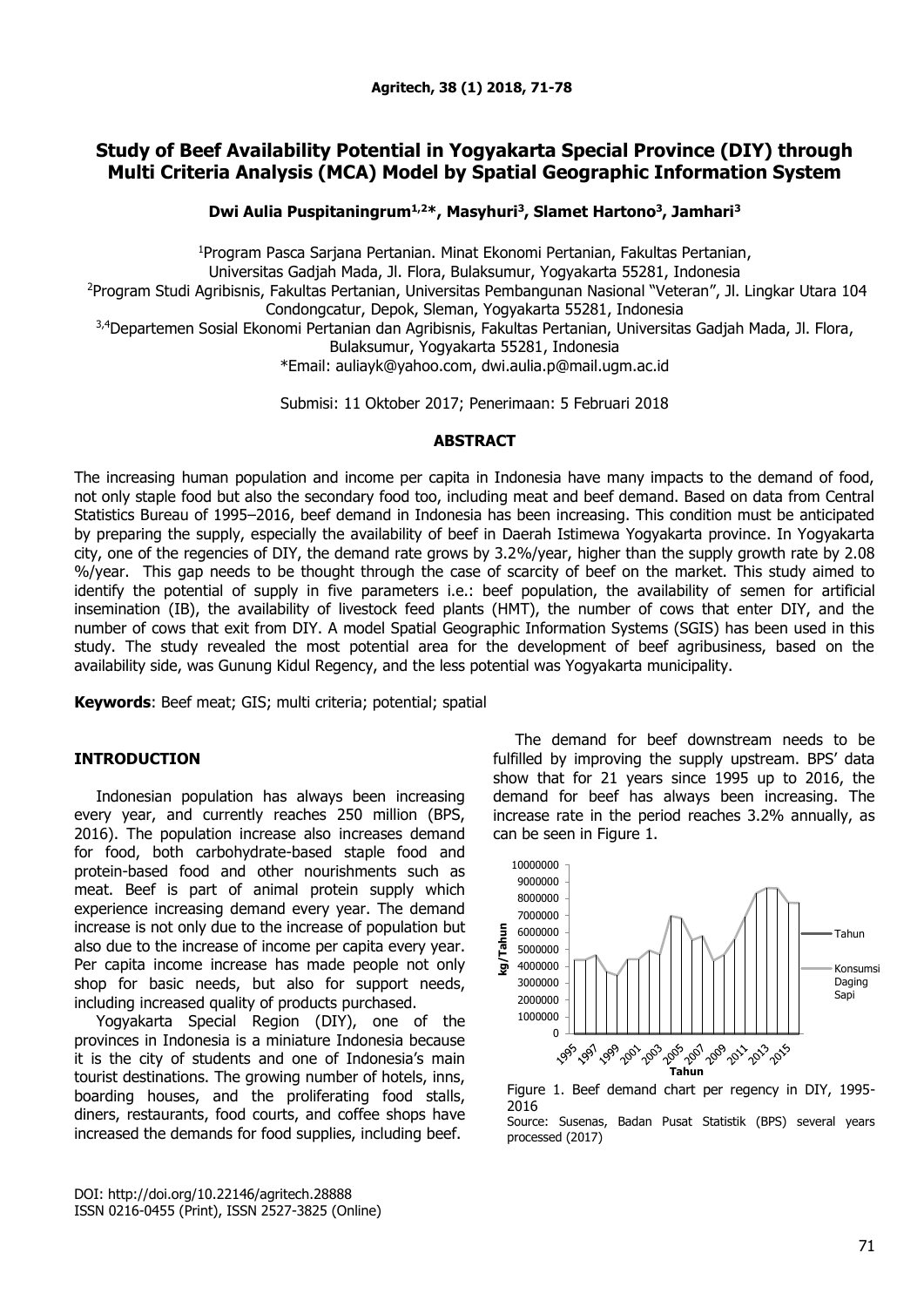In order to fulfill the demand for beef, there are strategic steps that need to be taken on the supply side, so that beef availability in DIY can be maintained, therefore, market would run normally, and market equilibrium is maintained. Beef demand in 1995 was 4,383,380 kg/year, it increased to 6,849,456 kg/year in 2005, and increased further to 7,765,767 kg/year in 2015. Regions with highest demand for beef are in Sleman area, with 31% share of beef demand in DIY.



**Tahun**

Figure 2. DIY beef production chart 1995-2016, Source: DIY Agricultural Office and BKPP DIY, several years processed (2017)

Whereas on the supply side, based on beef production data for 21 years 1995-2016, it is shown that there has been an increase every year, from 5,134,133 kg in 1995, to 6,069,136 kg in 2005, to 7,695,767 kg in 2015. Kulon Progo regency has the highest beef production rate in DIY with a production contribution of 34.25% for DIY province. The second highest in DIY is Sleman regency with a share of 21.214% for DIY province.

Fulfillment of beef supply to balance the demand in DIY must be anticipated by paying attention to the determining parameters onb the supply side. The parameters are influential factors in increasing beef production in DIY. The influential factors include cattle population in DIY; availability of semen or artificial insemination (IB); availability of fodder (HMT); number of beef cattle entering DIY and number of cattle leaving DIY. The five parameters are used in analyzing DIY region's potential to fulfill beef availability. By knowing the potential of each region in DIY, a portrait of beef availability will be obtained and policies can be formulated towards developing beef agribusiness in DIY. One of the ways to achieve a clear figure in each regency or municipality is by potential mapping. Knowing the potential of every area in DIY will provide a portrait of beef availability so that a policy can be formulated in developing beef agribusiness. One of the ways to determine the clear description in every regency/municipality in DIY is by mapping the potential using an analysis of Geographical Information System.

Kuncoro (2002) mentioned that the growth of awareness on the limitation of traditional location theory has pushed the emergence of new paradigms in regional and urban economics, which is called new geographical economics. One of the main trends in this new paradigm is the use of Geographical Information System (SIG). SIG is an analytical tool to identify locations of industry (in this research, the locations of agricultural industry), and in which areas agricultural commodities are clustered spatially (Akinci et al., 2013).

SIG is basically a special kind of information system which focuses on the representation and manipulation of geographical reality. SIG transforms data into information by integrating a variety of data, applying a focus analysis, and presenting output in order to support decision making (Juppenlatz and Tian, 1996). According to Esri (2004) in Irwansyah (2013), SIG is a system which regulates, analyzes, and presents geographical information. Computer provides storage, manipulation, and display of spatial data in large number, which will be displayed in digital form. The components which develop a geographical information system are hardware, software, data, method, and people (users). SIG's ability to store, analyze, map, and model has pushed a vast application over various disciplines, from information technology to socialeconomy or analysis related with population (Neidertsssceider et al., 2014).

SIG can be the software for experts who work in agriculture, because it offers a high ability as the tool for management, analysis, and research on agricultural resources (Neuwirth, 2015). The ability includes connecting objects in a map as basic data, combining graphical display with data of the problem, and functional analysis. Objects in a map unit can be derived or taken into individual maps or into thematic maps. The use of SIG in this research focuses on the areas that become the research objects and identification of graphical forms in parameter mapping used, namely DIY's beef cattle (unit), availability of DIY-made semen for artificial insemination (pack), availability of green pasture for DIY cattle (hectare), number of cattle entering DIY area (unit) and number of cattle leaving DIY area (unit). Integration between agriculture and SIG is a good means for literature study, data collection, analysis and synthesis (Chomitzs dan Gray, 2010). Additionally, making a model based on such an integration is an effective way to perform planning, especially in its application in managing agricultural resources due to different characteristics of areas with varying landscapes (Zhang, 2015). This enables SIG to perform analysis or modeling needed by decision makers. Based on the background mentioned above, this research is conducted.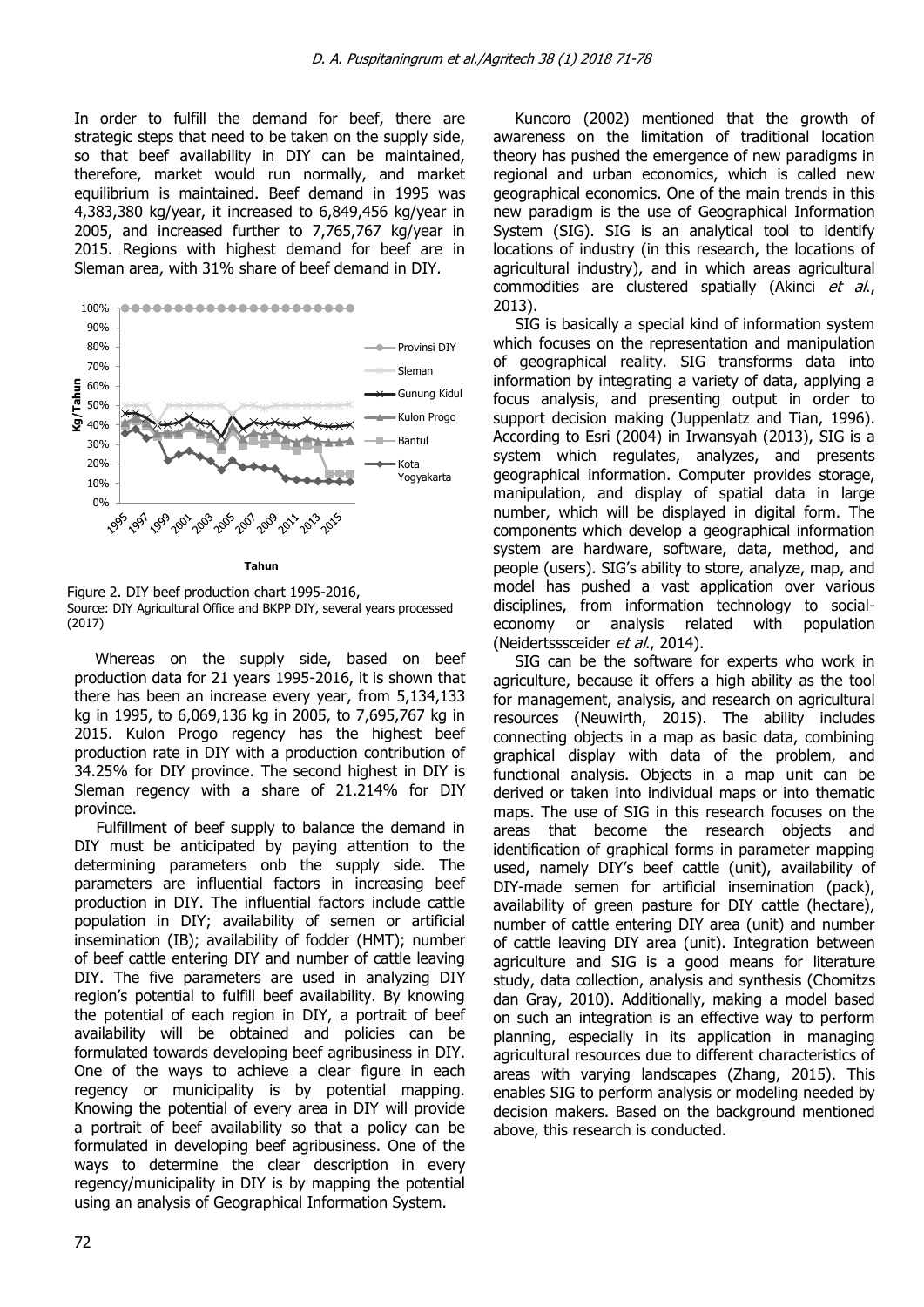### **RESEARCH METHOD**

The research method used to approach the objective is Spatial Geographical Information System with a Multi Criteria Analysis (MCA) method approach. MCA is generally defined as a way to make a decision and a mathematical device which enables comparison from various alternatives or scenarios based on many, often conflicting, criteria, in order to provide clues for decision makers to take fair/objective actions (Chakkar and

Mousseau, 2007), whereas according to Dodgson et al. (2009) it is used to view complex problems intended as the means for thinking in making decisions. The flow chart in Figure 3 shows the general scheme of MCA analysis.

Spatial MCA analysis using ILWIS software combines spatial and non-spatial criteria to obtain the best selection result and is graphically presented with ArcGIS 10.4.1. Schematically, the multi criteria approach used is displayed in Figure 3.

The steps in Spatial Multi Criteria Analysis are: (1) determining the objective; (2) criteria (factors/constraints) identification and grouping; (3) scoring for each criterion; (4) score standardization for criteria; (5) weighting for criteria; (6) location suitability map; and (7) decision making (optional). In detail, the procedure can be explained in Table 1.

In multi criteria analysis, there are 2 types of standardization, namely maximum and internal standardization. The formula for maximum standardization is shown in Equation 1.

x=  $\frac{\text{score}}{\text{highest score}}$  if the criteria is benefit (+) score

 $x=1-\frac{1}{\text{highest score}}$  if the criteria is cost (-)

Whereas for interval standardization the formula is as follows:

- $x=$ score-lowest score  $\frac{\text{score}-\text{lowest score}}{\text{highest score}-\text{lowest score}}$  if the criteria is benefit (+)
- $x=1$ score-lowest score if the criteria is cost (-) (1)

This research investigates the natural resource potential in each region of DIY for cattle-based enterprise development in DIY, which includes cattle beef population in DIY, availability of semen of artificial insemination (IB), availability of fodder (HMT), number of cattle entering DIY, and number of cattle leaving DIY. The five parameters are used in investigating DIY's potential in fulfilling beef availability. The same thing has been performed by Chomitz (2010) who stated that determining the region's potential can be conducted by exercising productive resource use according to evaluation objective.

The data used in spatial analysis using Geographical Information System in the form of administrative map of Yogyakarta Special Region. The administrative map of regencies and municipality in DIY is used as the basis of making a spatial map to determine and compare regions with the highest and lowest potential, to be used in policy-making according to the expected objective (Tarigan, 2008).



Figure 3. Multi Criteria Analysis (MCA) scheme on beef availability in DIY, 2017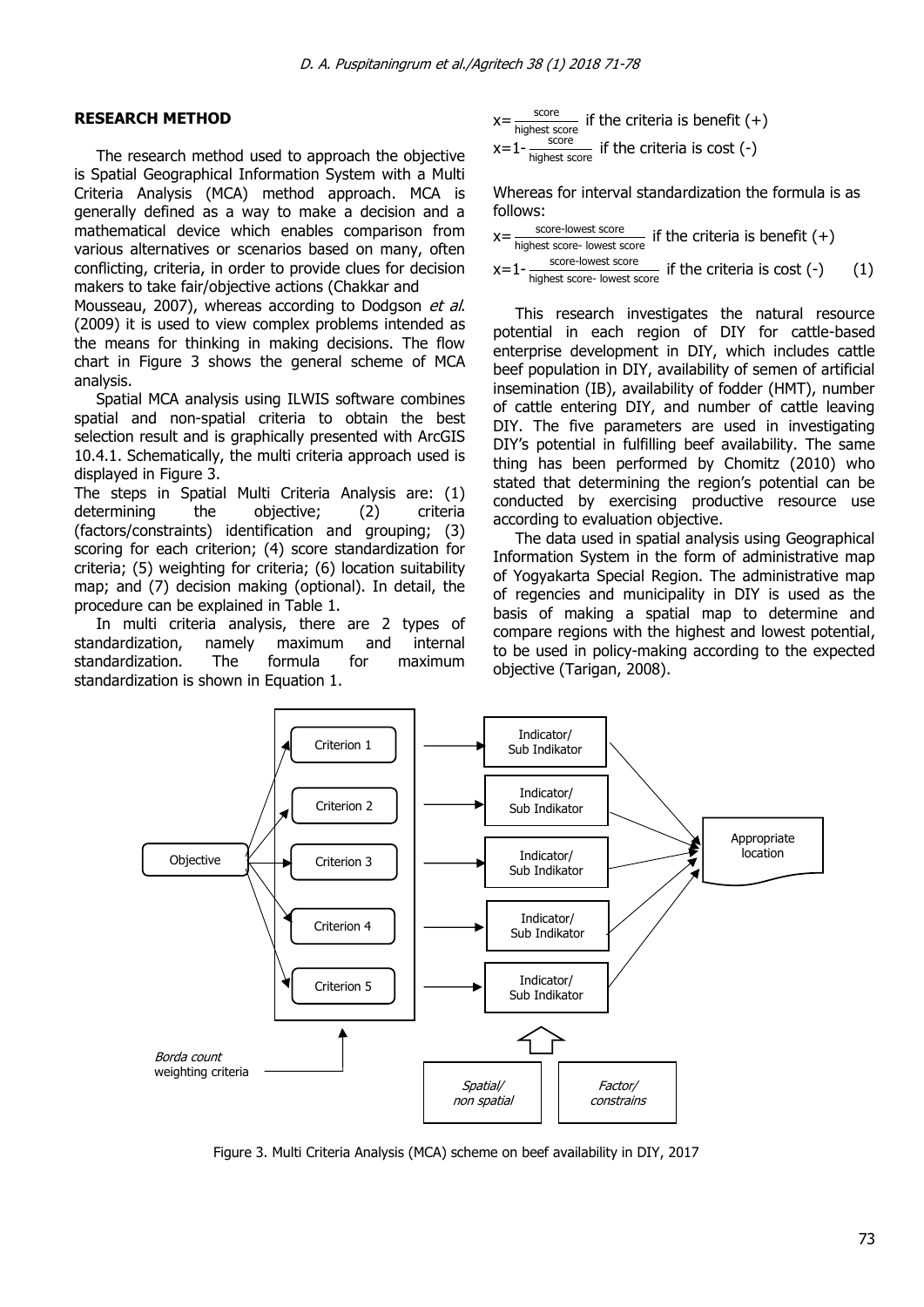| Procedure                     |    | Activity                                                                                                                                                                                               |
|-------------------------------|----|--------------------------------------------------------------------------------------------------------------------------------------------------------------------------------------------------------|
|                               |    |                                                                                                                                                                                                        |
| Data Collection               | a. | Compiling size data of administrative area mapping based on number of beef cattle and potential<br>rumination pasture area width and per regency in DIY. Consisting of 4 regencies and 1 municipality. |
| Initial data                  | a. | Grouping of beef cattle population data                                                                                                                                                                |
| processing                    | b. | Grouping of semen for artificial insemination (IB) data                                                                                                                                                |
|                               | c. | Grouping of cattle pasture or fodder (HMT) data                                                                                                                                                        |
|                               | d. | Grouping of slain cattle data                                                                                                                                                                          |
|                               | e. | Grouping of cattle coming to DIY data                                                                                                                                                                  |
|                               | f. | Grouping of cattle leaving DIY data                                                                                                                                                                    |
| Multi criteria                | a. | Creating distribution matrix                                                                                                                                                                           |
| data base                     | b. | Transferring matrix data into map presentation data source (scalogram)                                                                                                                                 |
| construction                  |    |                                                                                                                                                                                                        |
| Spatial analysis              | a. | Data calling based on cattle beef population distribution, IB data, HMT data, cattle entering DIY data,                                                                                                |
| and study                     |    | and cattle leaving DIY data                                                                                                                                                                            |
|                               | b. | Making patterns and describing them on the map based on analysis target distribution location.                                                                                                         |
| Multi criteria                | a. | Making various processed beef data with five types of criteria in each target region, namely Sleman                                                                                                    |
| analysis                      |    | regency, Bantul regency, Gunung Kidul regency, Kulon Progo regency, and Yogyakarta municipality                                                                                                        |
| Graphical                     |    | Making map overlay based on cattle potential distribution in each region with multi criteria and mapping                                                                                               |
| presentation                  |    | graphics.                                                                                                                                                                                              |
|                               |    | Making map layout.                                                                                                                                                                                     |
| Conclusion and                | a. | Drawing conclusion on result data obtained and making analysis on the policy obtained for research                                                                                                     |
| policy                        |    | purposes                                                                                                                                                                                               |
| $\mathbf{a}$ and $\mathbf{a}$ |    | $(100 - 1)$<br>$\sim$ $-1$<br>(0.000)                                                                                                                                                                  |

Table 1. Analysis procedure in Geographical Information System beef availability in DIY

Source: Modification model of Jones's Theory (1997) in Kuncoro (2002)

The end result obtained is a description according to the best scenario in every regency and municipality in Yogyakarta Special Region. The end result is obtained based on the potential value with the weighting throughout all region in DIY in fulfilling beef for DIY.

### **RESULTS AND DISCUSSION**

Multi criteria analysis (MCA) approach used in this study includes 5 criteria or parameters on the supply side of the beef availability of supply chain in DIY region. The data used are a combination between secondary and primary data in every region based on annual data from 2005 to 2016. Every criterion is subjected to an analysis in every region in the regency/municipality. In detail, the calculation result of MCA analysis per parameter of criteria from 1 to 5.

### **Criterion 1 (A1) = Beef population in DIY criterion**

Beef population based on data from 2005 to 2016 in Yogyakarta Special Region is found the most in Gunug Kidul regency with an average population of 134,346 cattle/year, followed by Bantul regency with 57,030 cattle/year, and consecutively after that Kulon Progo regency with 52,340 cattle/year, Sleman regency 49,461 cattle/year and the lowest beef cattle population is in Yogyakarta municipality with an average of 219 cattle/year, as shown in Figures 4 and 5.

Next from Figure 4 can be graphically described using Arch GIS 10.4.1 with spatial data per regency region in DIY using MCA model.



Figure 4. Beef cattle per regency in DIY between 2005 - 2016 (processed) Source: BPS and Agricultural Office DIY and BKPP DIY. Data processed

### **Criterion 2 (A2) = criterion of Semen Amount Used in Artificial Insemination (IB)**

 The condition of availability of semen (IB) in regency/municipality regions in DIY is calculated with the amount of semen available in each regency region in units of pack/year, Figures 6 and 7 show the condition of semen availability in DIY.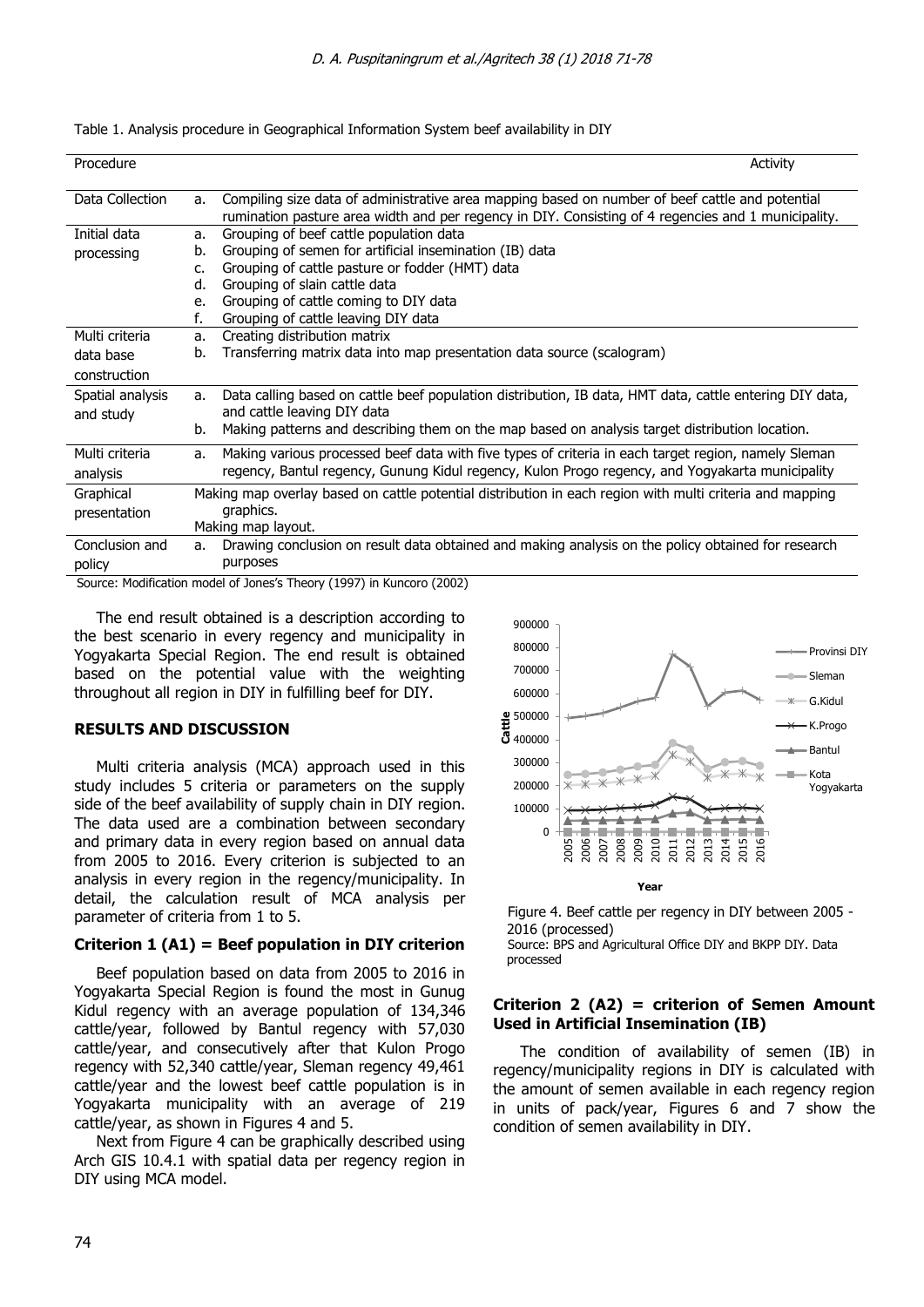

Figure 5. Spatial condition of cattle population in regency/municipality regions of DIY Source: BPS and Agricultural Office DIY and BKPP DIY. Data processed



Figure 6. Artificial insemination semen availability per regency in DIY from 2005-2016 Source: BPS and Agricultural Office DIY and BKPP DIY. Data processed

Graphically, using Arch GIS 10.4.1 program, a description is obtained shown in Figure 7.



Figure 7. Spatial condition of semen (IB) availability in regency/municipality regions in DIY Source: BPS and Agricultural Office DIY and BKPP DIY. Data processed

Figures 6 and 7 show the average availability of semen for IB, the highest is in Bantul regency with 32,542 packs/year, followed by Sleman regency with 30,102 packs/year, Gunung Kidul regency with 20,790 packs/year, and the lowest is in Yogyakarta municipality, with 1,770 packs/year.

# **Criterion 3 (A3) = Pasture (HMT) Area Size**

An analysis based on the third parameter, that is, the availability of pasture (HMT) rumination area in DIY, the areas are shown in Figures 8 and 9.



Figure 8. Availability of pasture rumination area in each regency in DIY from 2005-2016

Source: Badan Pusat Statistik (BPS); Agricultural Office, DIY, BKPP DIY. (Various sources, processed, 2017)

Availability of pasture rumination areas counted in this analysis doesn't include all types of field, but only five types of pasture provider field, namely paddy fields, moors, plantations, community forests, and state forests. The average width of the biggest pasture rumination provider areas from 2005 to 2016 is Gunung Kidul regency 97,259 ha/year. Followed by Sleman regency 34,270 ha/year, Kulon Progo regency 32,788 ha/year, Bantul regency 28,226 ha/year and lastly, Yogyakarta municipality with an average of 602 ha/year. Graphically, using Arch GIS 10.4.1 software, it is shown in Figure 9.



Figure 9. Spatial condition of pasture area availability in regencies/municipality in DIY Source: Badan Pusat Statistik (BPS); Agricultural Office, DIY, BKPP

DIY. (Various sources, processed, 2017)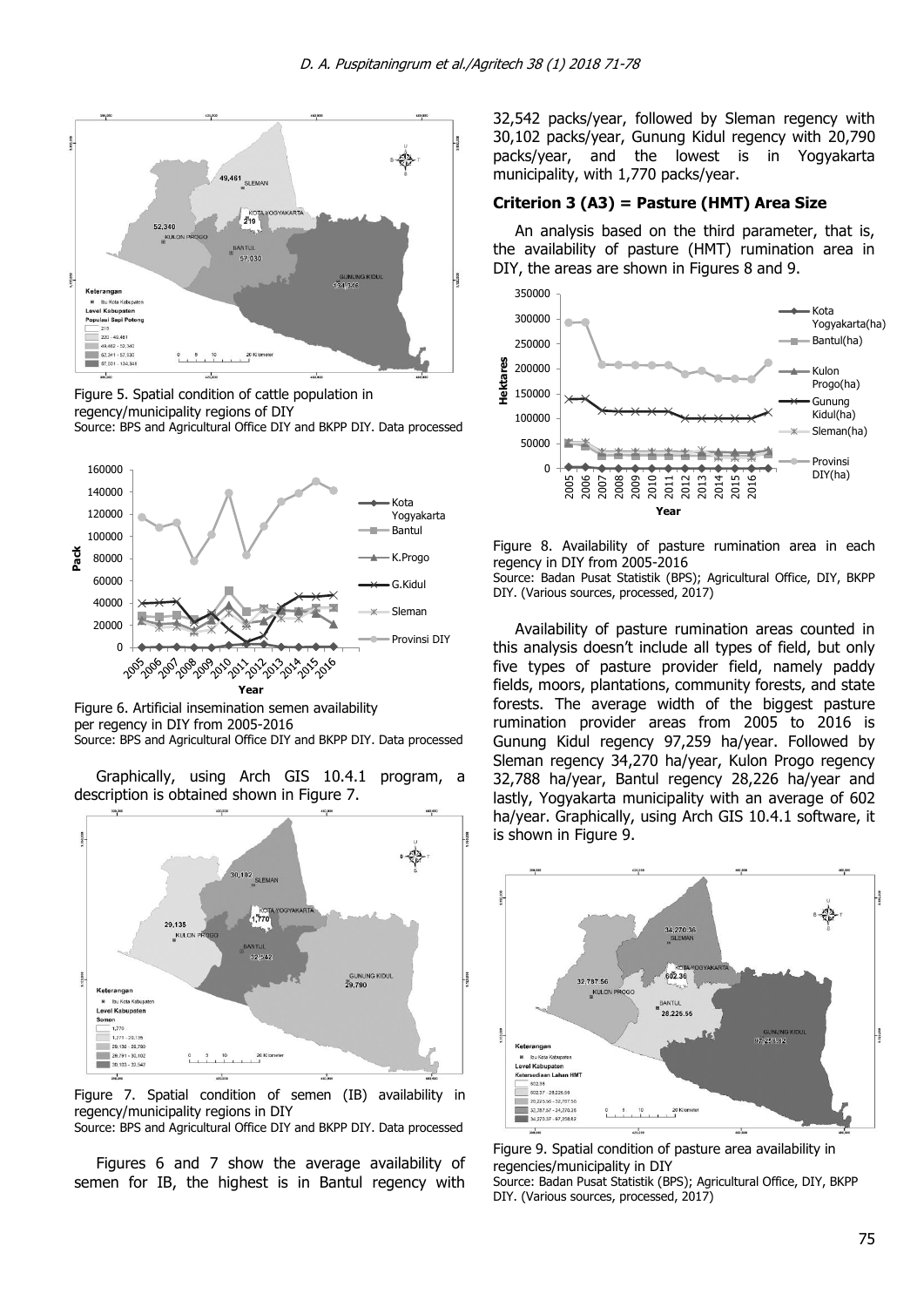### **Criterion 4 (D1) = Criterion of the Number of Cattle Entering DIY**

Multi criteria assessment using the fourth criterion, that is, the number of cattle entering regency/municipality areas in Yogyakarta Special Region using the data base from 2005-2016, shows that the biggest average number of beef cattle entering Gunung Kidul is 134,620 cows/year, followed by Sleman regency with 48,741 cows/year and consecutively after are Bantul regency with 7,203 cows/year, Kulon Progo regency with 5,103 cows/year, and Yogyakarta municipality with 223 cows/year, as shown in Figure 10.



Figure 10. Number of beef cattle entering DIY from 2005-2016 Source: Agricultural Office DIY and BKPP DIY. (various years, processed)

Criterion of the number of cattle entering graphically presented using Arch GIS 10.4.1. software is shown in Figure 11.





### **Criterion 5 (D2) = Number of Cattle Leaving DIY**

The spatial condition per regency/municipality area with data base parameter of the number of cattle leaving regency/municipality areas of DIY, measured based on the data from 2005-2016, shown in Figure 12.



Figure 12. Number of cattle leaving DIY area from 2005-2016 Source: Agricultural Office DIY and BKPP DIY. (various years, processed)

Graphically, the spatial description is presented using Arch GIS 10.4.1, the number of cattle per regency area in DIY is shown in Figure 13.



Figure 13. Spatial condition, the number of cattle leaving regency/municipality areas of DIY Source: Agricultural Office DIY and BKPP DIY. (various years, processed

The highest average number of cattle leaving DIY is from Gunung Kidul regency, that is, 32,887 cows/year, followed by Sleman regency with 32,367 cows/year, and consecutively after are Bantul regency with 21,875 cows/year, Kulon Progo regency wit 16,910 cows/year, and the lowest number is from Yogyakarta municipality, with 9,543 cows/year.

The next step in this study is weighting. In weighting each criterion, there are three types of weighting provided in the ILWIS software, namely direct method (the value is determined by the decision maker), pairwise comparison (paired comparison with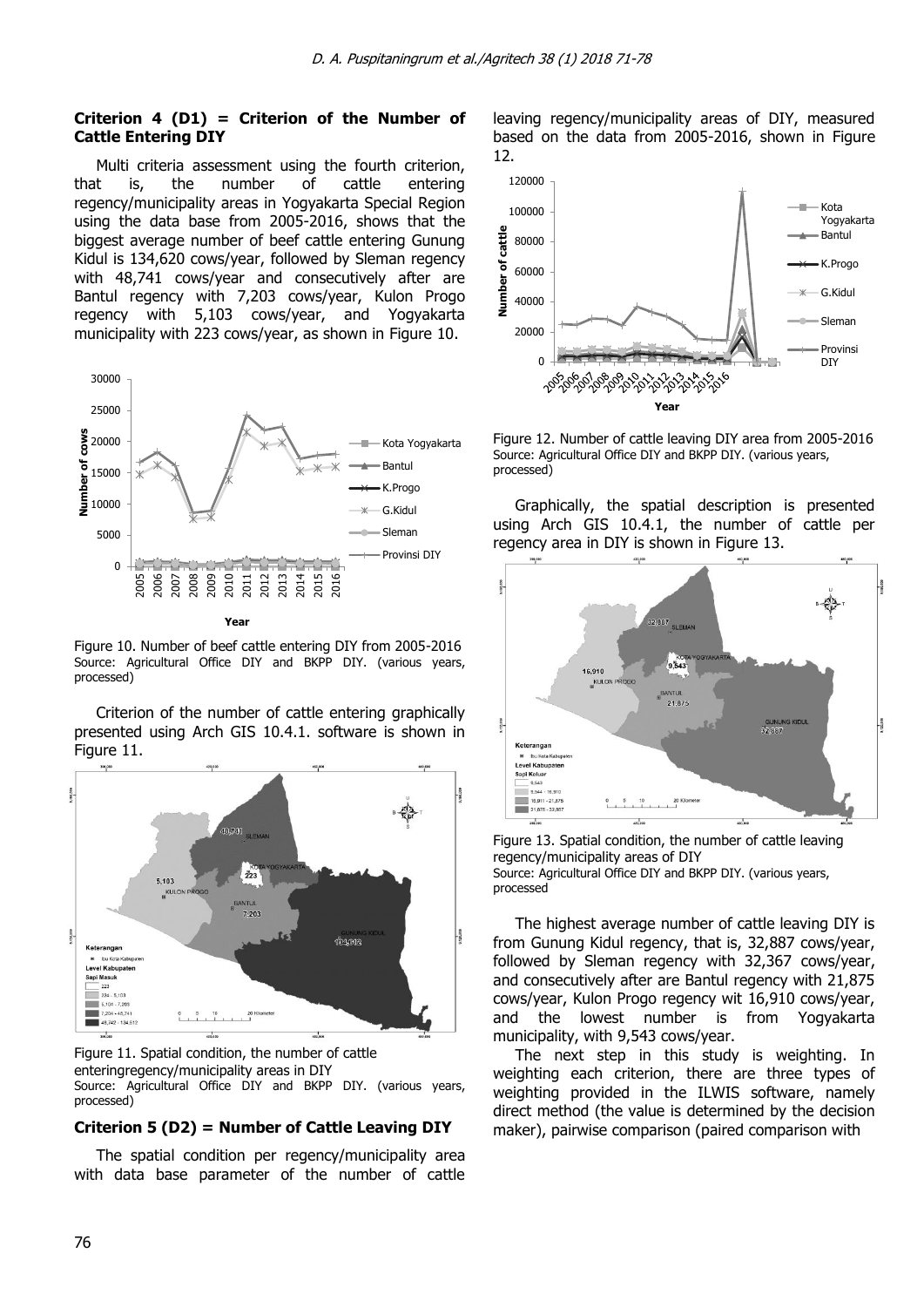| Regency/Municipality | A1      | A <sub>2</sub> | A <sub>3</sub> | D1           | D <sub>2</sub>           | Index |
|----------------------|---------|----------------|----------------|--------------|--------------------------|-------|
| Kulon Progo          | 0,389   | 0,889          | 0,333          | 0,036        | 0,684                    | 0,466 |
| Bantul               | 0,424   | 1,000          | 0,286          | 0,052        | 0,472                    | 0,447 |
| Gunung Kidul         | 1,000   | 0,911          | 1,000          | 1,000        | 0,000                    | 0,782 |
| Sleman               | 0,367   | 0,921          | 0,348          | 0,361        | 0,000                    | 0,399 |
| Kota Yogyakarta      | 0,000   | 0,000          | 0,000          | 0,000        | 1,000                    | 0,200 |
| Max value            | 134.346 | 32.542         | 97.259         | 134.612      | 32,887                   |       |
| Min value            | 219     | 1770           | 602            | 223          | 9543                     |       |
| Weight               | 20%     | 20%            | 20%            | 20%          | 20%                      |       |
| Characteristics      | $^{+}$  | $\pm$          | $\pm$          | $\mathrm{+}$ | $\overline{\phantom{a}}$ |       |

Table 2. SIG spatial-based MCA analysis results of beef availability in DIY

weighting model when y), and rank-ordering (consisting of expected value model and rank sum method model). In this stage, because the expected weighting is balanced, direct method can be used. The balanced results of each criterion is weighted 20%.

From MCA analysis result, a value assessment is performed with the index value of beef availability potential per region and per parameter throughout DIY, and a conclusion is drawn that the region with the highest potential is Gunung Kidul regency, as can be seen in Table 2

The final step in MCA analysis is giving appraisal with an index value, and the result shows the most potential region and the least potential region in terms of resources to provide beef cattle in DIY area. Table 2 and Figure 14 show that with a five-criteria parameter, namely beef cattle population (cows); IB semen availability (packs); rumination area availability (hectares); number of cattle entering DIY (cows); and number of cattle leaving DIY (cows), the result show that the most potential region is Gunung Kidul regency, with an index value of 0.782, and the least potential region is Yogyakarta municipality with an index value of 0.200, as shown in Figure 14.



Figure 14. Result of MCA spatial empirical study of beef availability potential in DIY

From this study, it is shown that there are three regions in DIY with high potential for beef agribusiness, namely Gunung Kidul, Kulon Progo and Bantul regencies. In the future, the three regions can be established as triangle area of beef cattle business center with each regency having its own characteristics. Gunung Kidul regency as the provider of beef cattle seeds, Kulon Progo regency as the provider of pasture rumination area, and Bantul regency, which has the most number of slaughter houses, is made as the center provider of fresh and processed beef. The government should be able to realize this, so that in the future beef availability in DIY can be fulfilled from these potential regencies. If the market runs evenly, not only will DIY be able to provide beef continuously, but it will also be able to achieve self-sustained beef supply one day.

### **CONCLUSION**

An analysis using Multi Criteria Analysis (MCA) of the Spatial Geographical Information System (SSIG) is conducted on all regency and municipality in Yogyakarta Special Region, which consist of five regions (Sleman regency; Bantul regency; Kulon Progo regency, Gunung Kidul regency; and Yogyakarta municipality). The research results show that the most potential region in developing beef cattle agribusiness, especially on the supply side, is Gunung Kidul regency, and the least potential region is Yogyakarta municipality region, which is also known as Yogyakarta City. With these results, stakeholders, especially DIY provincial government can develop regions with the most potential as the center for beef cattle breeding. Later, the center can be assigned as the center of beef cattle based agribusiness development center. It is expected that beef availability in DIY can be maintained and can harmoniously advance with the growing demand for beef in DIY.